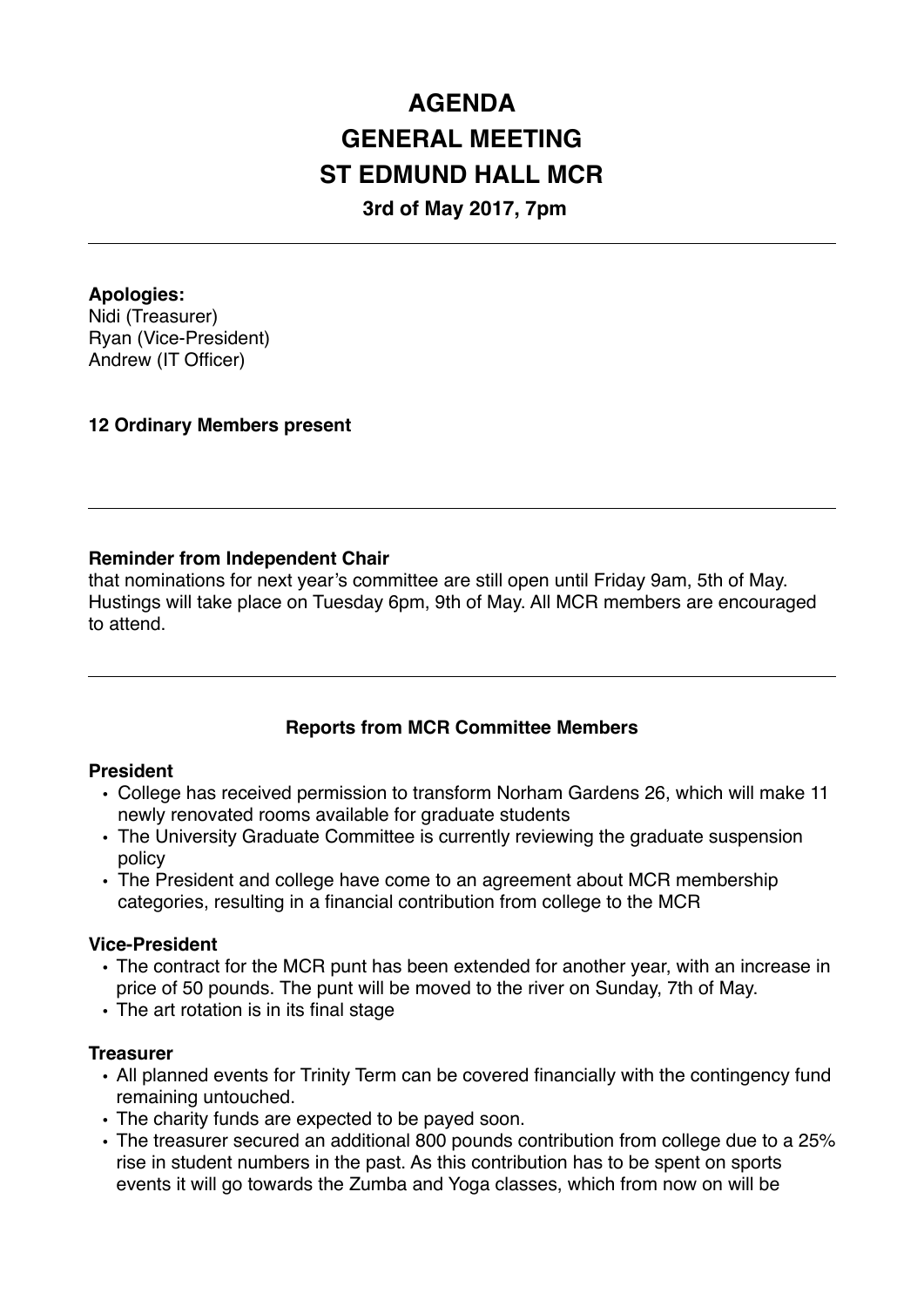shared with the JCR, offering members of both common rooms to sign up for the classes organised by either committee.

• The Blues Fund will be restructured, increasing the funds available for Half Blues and for those without Blues but who are actively involved in sports. Details about the restructuring of the fund will be brought to the next general meeting.

#### **Stewards**

- The organisation of the Garden Party in Week 4 and the Trinity Dinner are in progress. Members are encouraged to support the Stewards.
- Three exchange dinners and one Magdalen Liquid Lounge are planned for Trinity Term.

#### **Welfare**

- Zumba and Yoga classes are up and running, so is the weekly Peer Support.
- This term cake breaks are at 11am on Fridays
	- Last week it was started off by an informal careers event with representatives of the St Edmund Hall Development Office and the Careers Service attending to inform students about the services they offer.
	- Leaflets with more information are in the MCR.
- Shut up and write sessions will continue to be on Fridays.
- Cherrelle and Sneah have organised a guest lecture (Prof. Mindy Chen Wishart) which will take place on the 18th of May
- Volunteers for Consent Workshop Facilitators are needed.
- College is currently reviewing the Harassment Policy, with the aim to create more accessible information in the form of posters and flyers.

### **Academic Rep**

• The next graduate seminar will take place on the 22nd of May.

#### **IT**

• College has changed the mailing lists in order to avoid students to receive e-mails twice.

#### **NSE & Sports Rep**

• nothing relevant to report

#### **Nomination for Guest Membership**

Following individuals have been put forward as nominees for Guest Membership of the St Edmund Hall MCR:

Ordinary Member Nominated Member: Micol Chiesa Guilherme Vaz de Melo Trinidade

A medical PhD student who lives in NSE and is not affiliated with any other college Passed without objections.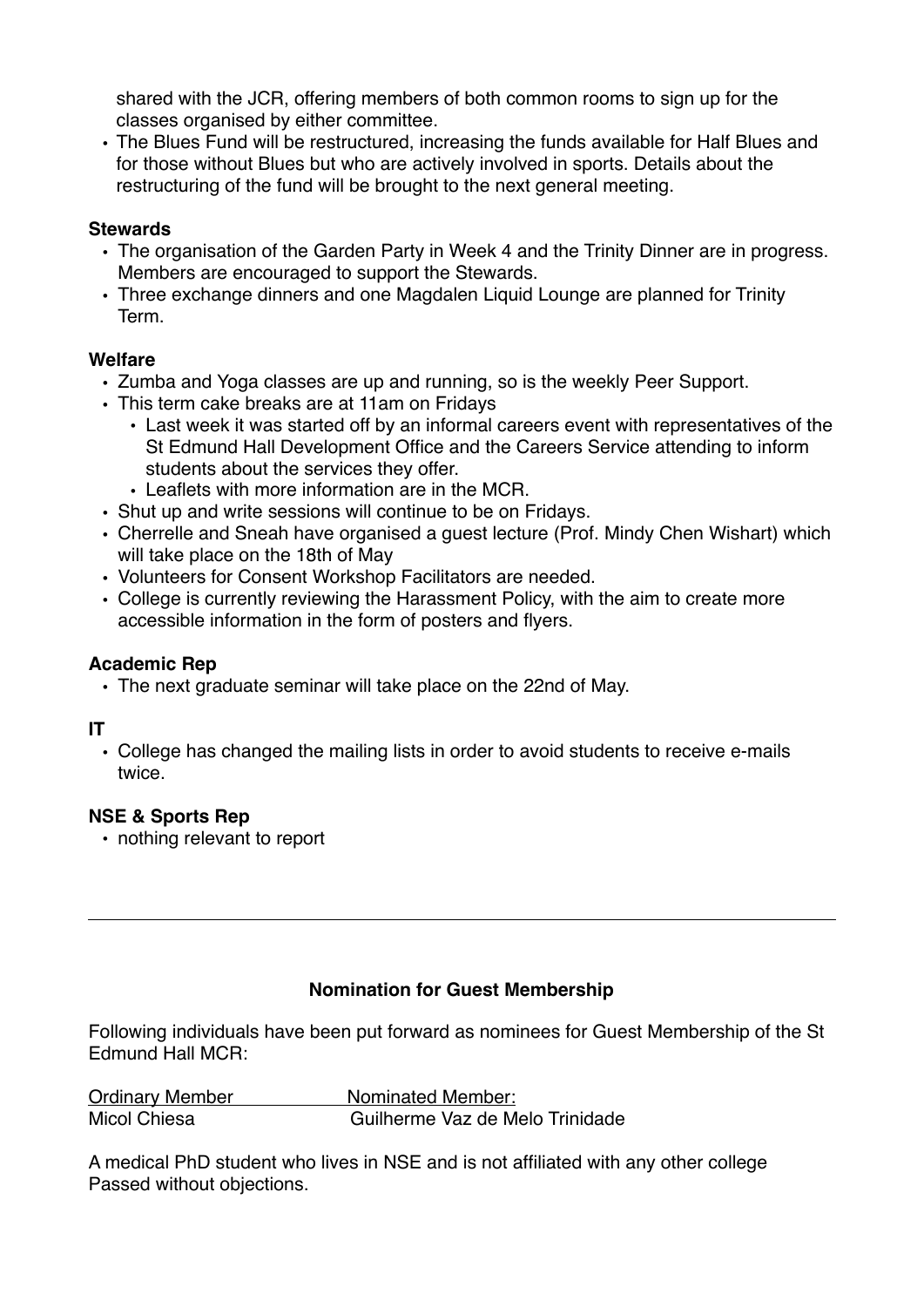| <b>Ordinary Member</b> | Nominated Member:        |
|------------------------|--------------------------|
| Tonia Thomas           | <b>William Stockdale</b> |
| Tonia Thomas           | Mala Rohling             |

Both of them are in Tonia's lab and not affiliated with any other colleges and would like to get involved in the MCR and join St Edmund hall sports clubs. Passed without objections.

# **Motion in favour of adopting a college cat**

Motion withdrawn by Lucy Kissick

# **Motion to purchase a better coffee machine and coffee**

Brought forward by: Linde Wester Presented by: Linde Wester

The results of the survey showed that students would appreciate having better coffee in the MCR. A motion for better coffee has already been brought forward last year. After discussions with college, the purchase of a coffee machine would have resulted in a 5 pound charge for each MCR member which was rejected in an online vote.

Two options for a coffee machine

- 1. A machine that grinds whole beans
	- price: 100-300 pounds
	- disadvantage: cleaning and maintenance
	- would need a detailed manual on how to use it
- 2. A Nespresso machine
	- price: 30-160 pounds, around 30p per capsule
	- environmental aspect: original nespresso capsules can be recycled, which would result in an extra task for one committee member to carry the capsules to a recycling point
	- capsules would have to be funded through a honesty system which realistically would mean that some of the price would have to be covered by MCR money

Either machine would be an ADDITION to the current machine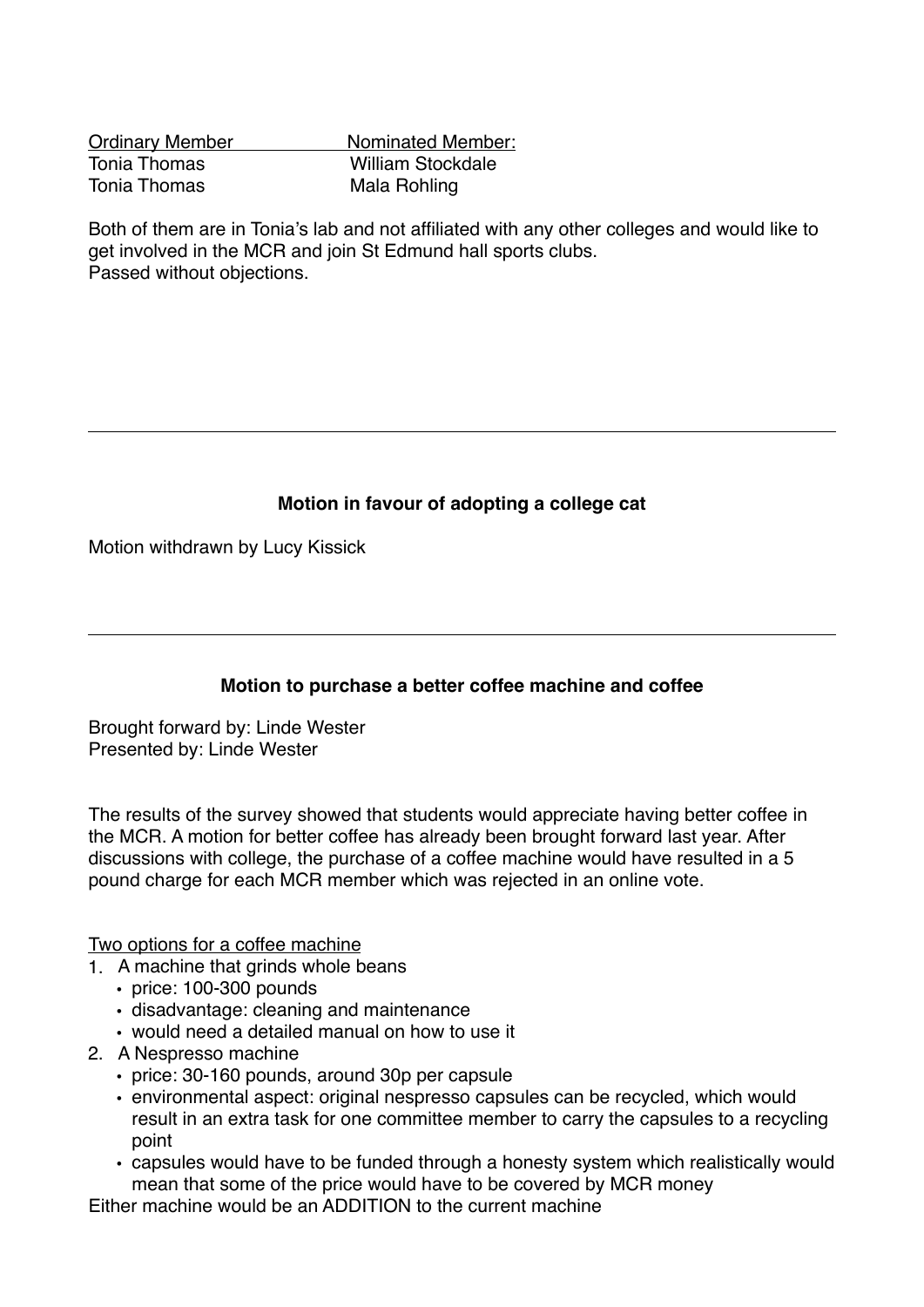#### Purchase of better coffee

College is currently bulk buying our coffee together with the coffee for lunch and dinner. But they would be happy to order more expensive coffee, if the MCR payed for the additional cost. Alternatively, the MCR could bulk buy whole beans, 10kg would be around 70 pounds. Either way, a termly budget for coffee could be set aside (the current budget for tea is 50 pounds) to cover these costs. Currently, it is not clear, which of the two options would be cheaper as this depends on the coffee that is chosen.

In the following discussion it was pointed out that an honesty system for capsules is unrealistic as previously such a system had not worked for the cookie tin. Also, a capsule only makes a small cup of coffee, resulting in students using several capsules for one cup, which would make it relatively expensive.

As there was a strong agreement that a Nespresso machine would not be feasible, the discussion focused on the kinds of attributes a machine that grinds whole beans should have. If such a machine was bought it should have more coffee options (e.g. espresso, cappuccino).

The general agreement was that college should be asked whether they would be happy to buy whole coffee beans with the MCR only paying the difference to the current coffee price. If that is not an option a fixed termly budged should be decided for the MCR's own coffee purchase.

Vote on:

- A maximum of 250 pounds for the purchase of a coffee machine that grinds whole beans with multiple coffee options.
- An additional budget of 70 pounds per term for beans, but with the goal of ordering through college so that the coffee is subsidised.
	- If this is not possible the motion will be brought back to the next general meeting.

Vote on the motion as it stands here: In favour: 10 Against: 0 Abstentions: 2

Motion passed.